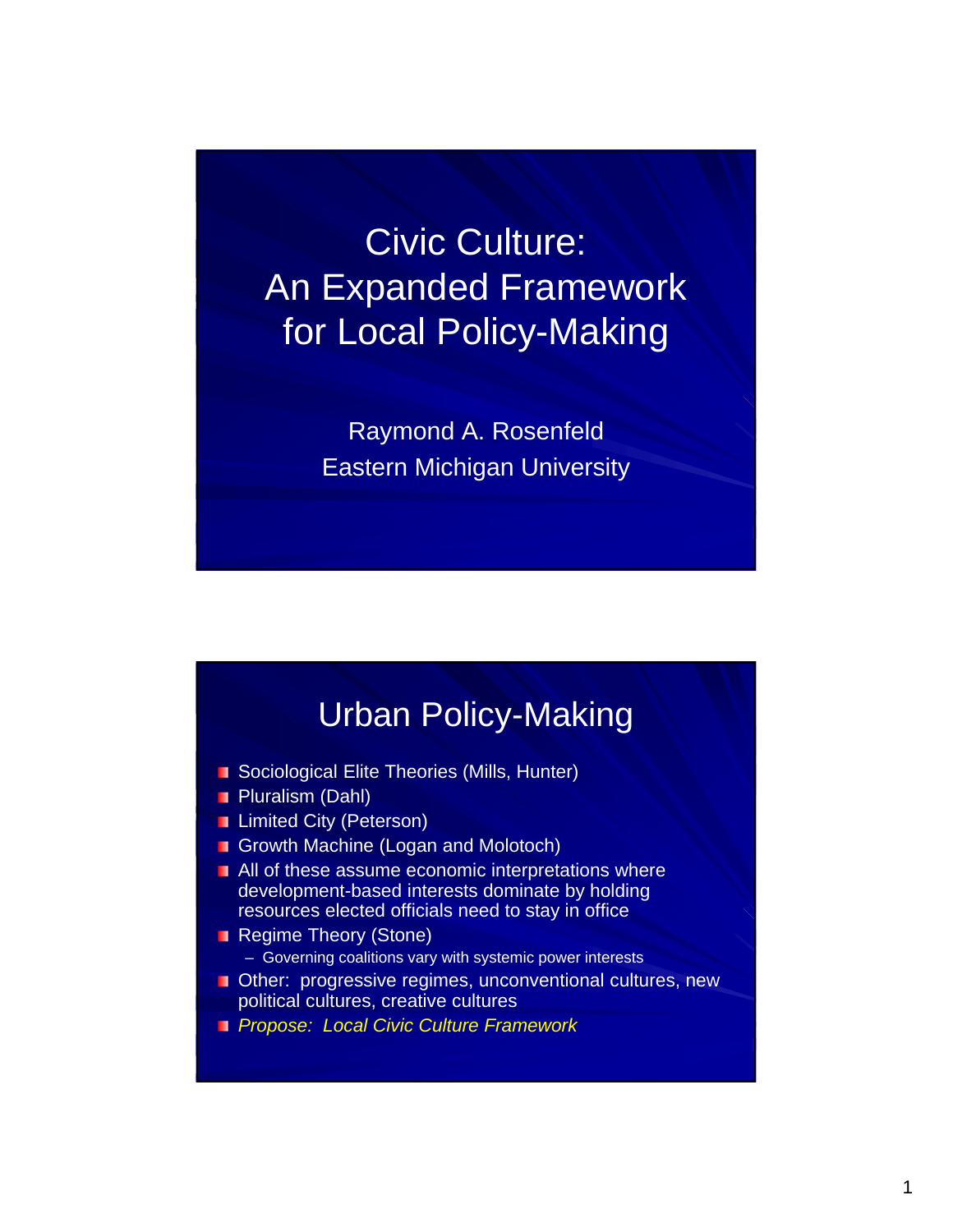# Regime Theory - Basics

- **Business leaders have divergent interests**
- Government leaders have independent powers
- Demands of interest groups and citizen coalitions, and the need for monetary and political resources from the business community – environmental conditions mandate this relationship

## Regime Theory - Critique

- **Exercises too heavily on development** policies and misses other aspects of the environment
- **How is a government regime shaped?**
- **If** Is regime the only important factor?
- Do all cities have "regimes?"
- **No** We consider "regime" to be only a single aspect of the larger "civic culture"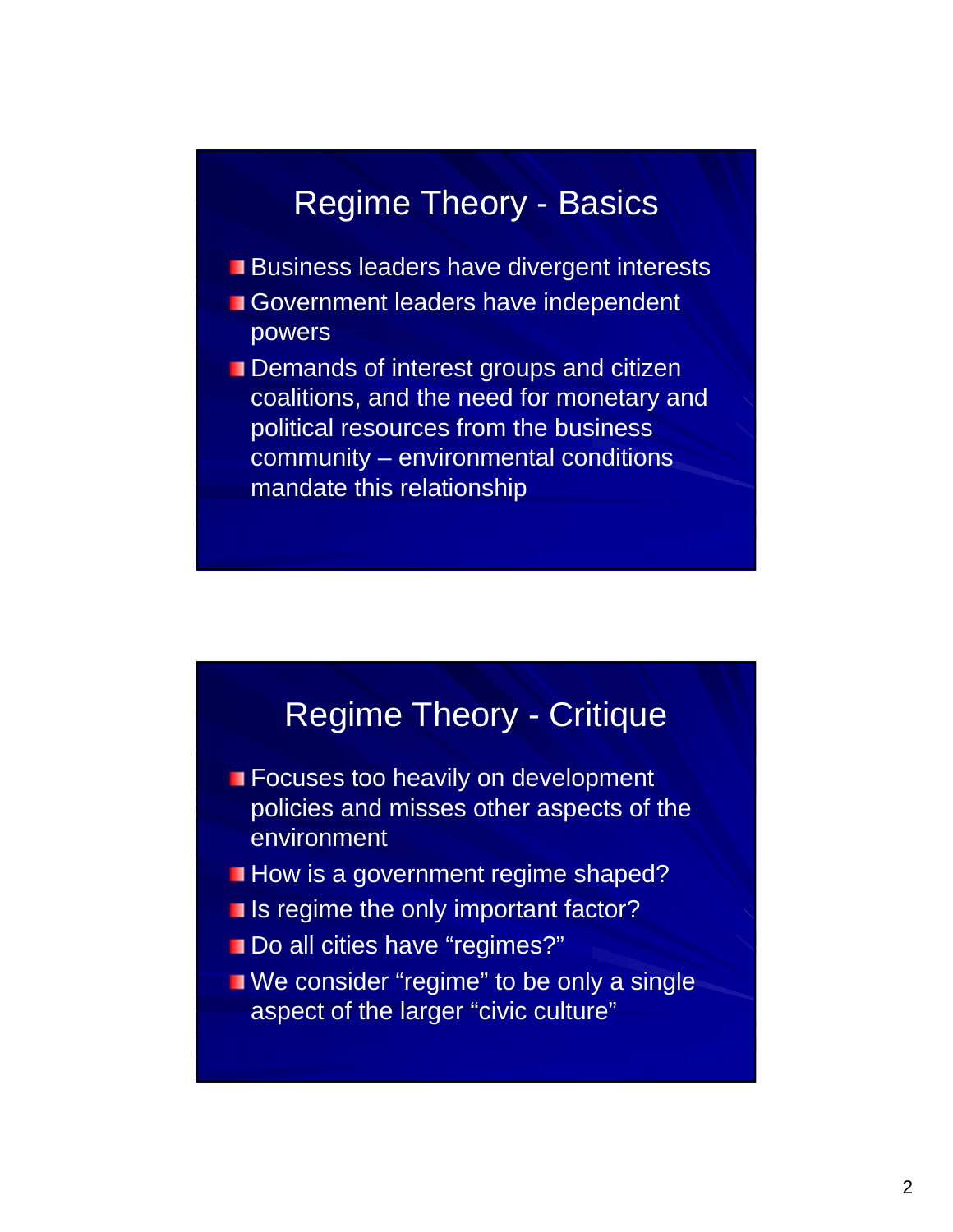# Local Civic Culture

### **The Understand how municipal officials:**

- weigh the interests of different groups
- govern the local entity
- engage in decision-making
- ultimately select and implement public policies

### Civic Culture

- what issues are problems
- what solutions are possible
- how decisions are made
- who is involved in decision-making

### Civic Culture - background

- **Almond and Verba (1963)** 
	- Orientation cognitive knowledge of political system
	- Affective feelings about the system, leaders, policy
	- Evaluative judgments and opinions
- Inglehart (1988)
- **Putnam (1993)**
- **Awareness and knowledge of and affection for** politics and the political system, personal behaviors (voting, group membership, general values), focus on national political systems not local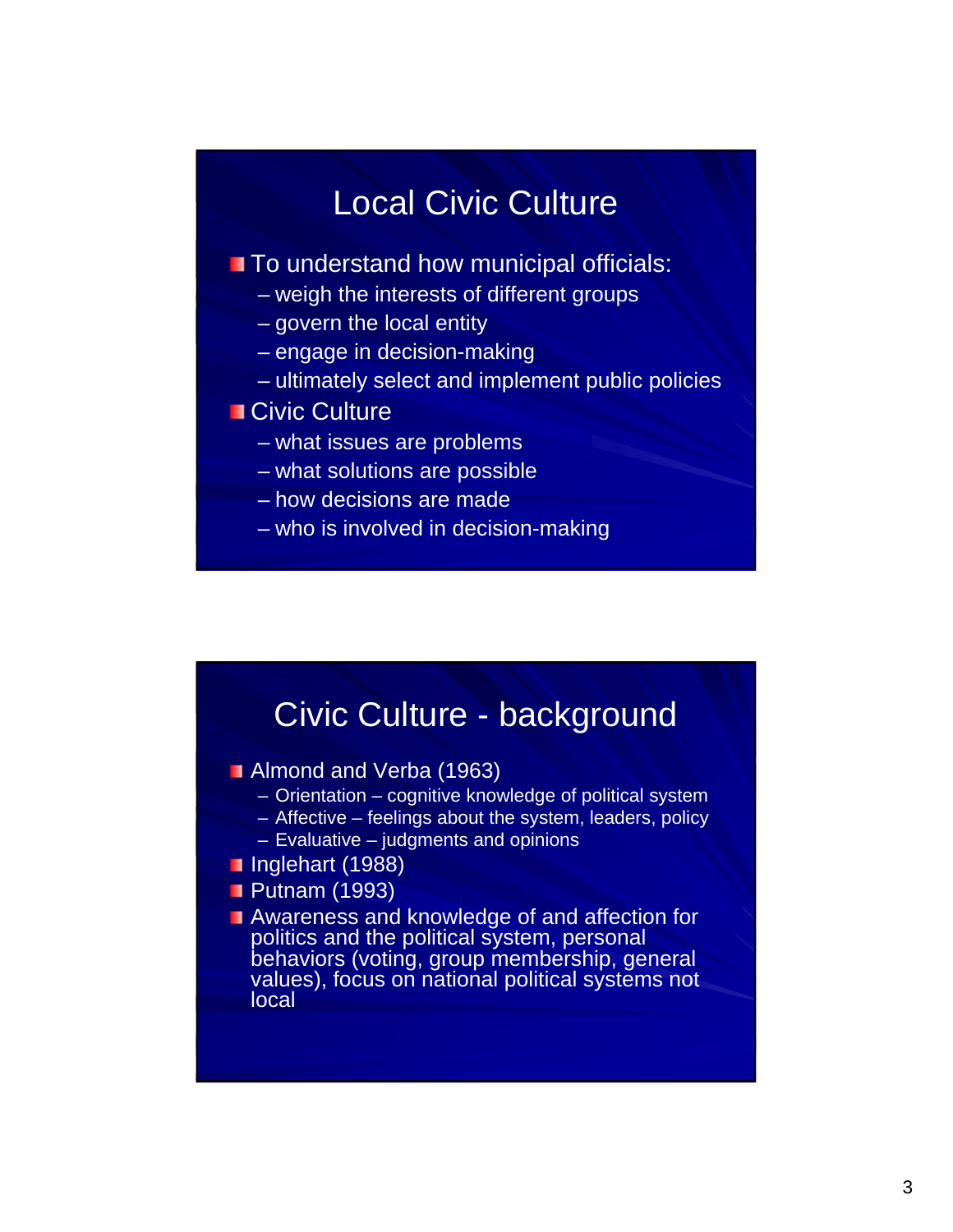### Civic Culture – background 2

- Kluckhohn (1954) 6 themes (language, aesthetic expression, standardized orientation to life problems, means to perpetuate the group, individual demands for order, individual demands for survival)
- **Elazar (1994) culture shapes government** through perceptions of political community, by influencing recruitment, and by how the art of governing is practiced
- **Parsons (1951) and Easton (1965) systemic** notions of culture



- Social or ideological local culture (individual)
	- Individual values, beliefs and ideologies
	- Party preferences, liberal/conservative, life style choices, political tolerance, religious values
- Systemic culture (civic)
	- Rooted in governance, history and sense of community, individual and group interactions in public policy-making, allocation of value,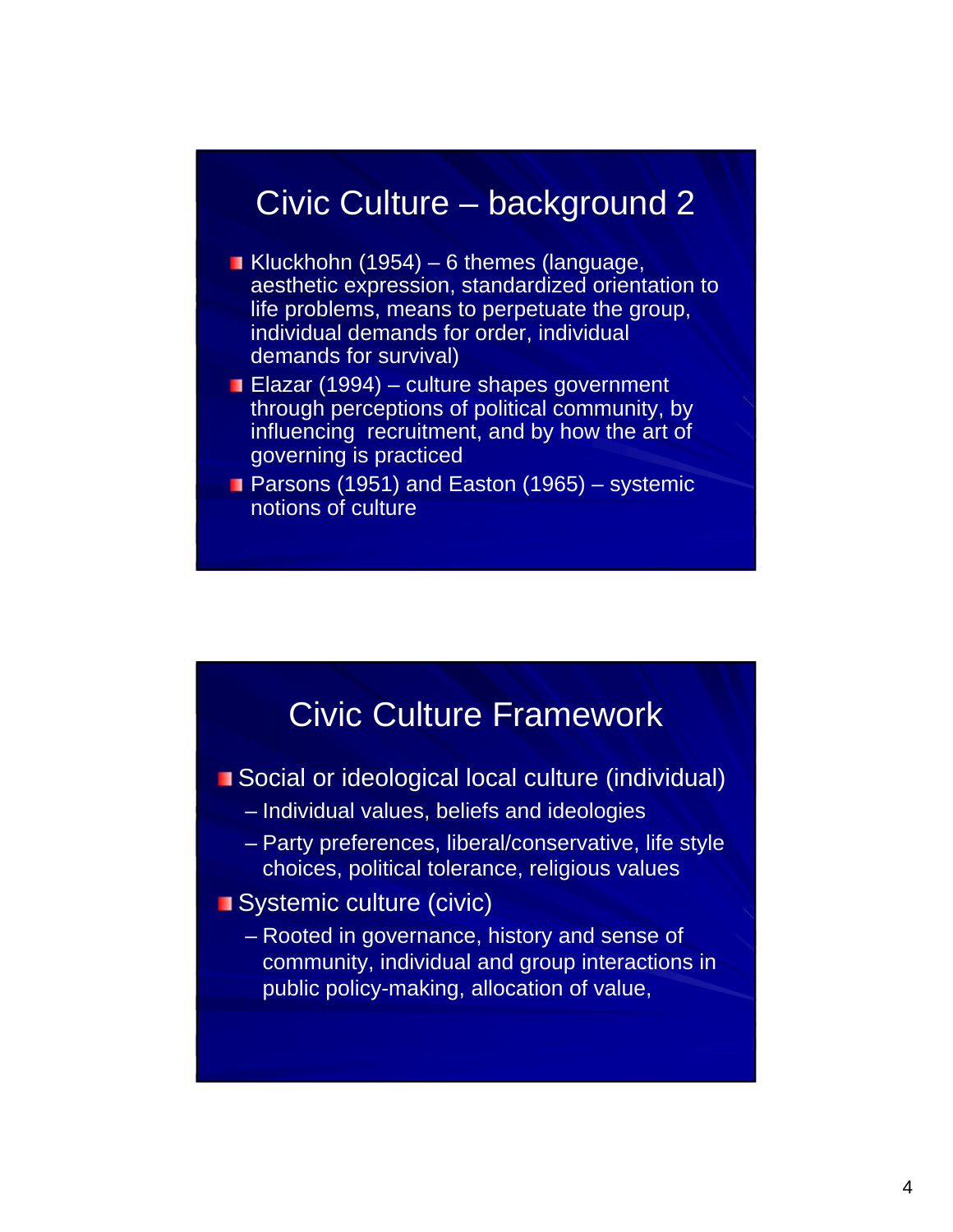| <b>Exogenous</b><br><b>Factors</b> | <b>Ideological Culture:</b><br><b>Individual Variables</b> | <b>Civic Culture:</b><br><b>Community Variables</b> |  |
|------------------------------------|------------------------------------------------------------|-----------------------------------------------------|--|
| Age                                | Political ideology                                         | Input opportunities                                 |  |
| <b>Natural</b><br>resources        | Partisanship<br>Power systems                              |                                                     |  |
| <b>Fiscal health</b>               | Religious values/activities                                | <b>Political participation</b>                      |  |
| Geography/<br>region               | Life style preferences                                     | Policy innovation                                   |  |
| <b>Demographics</b>                | Civic tolerance                                            | <b>Risk tolerance</b>                               |  |
| <b>Size</b>                        | Trust                                                      | Planning/evaluation                                 |  |
| Government<br>structure            | Attitudes about personal<br>responsibility                 | <b>Conflict tolerance</b>                           |  |
| <b>Density</b>                     | <b>Political Efficacy</b>                                  | <b>Community volunteerism</b>                       |  |

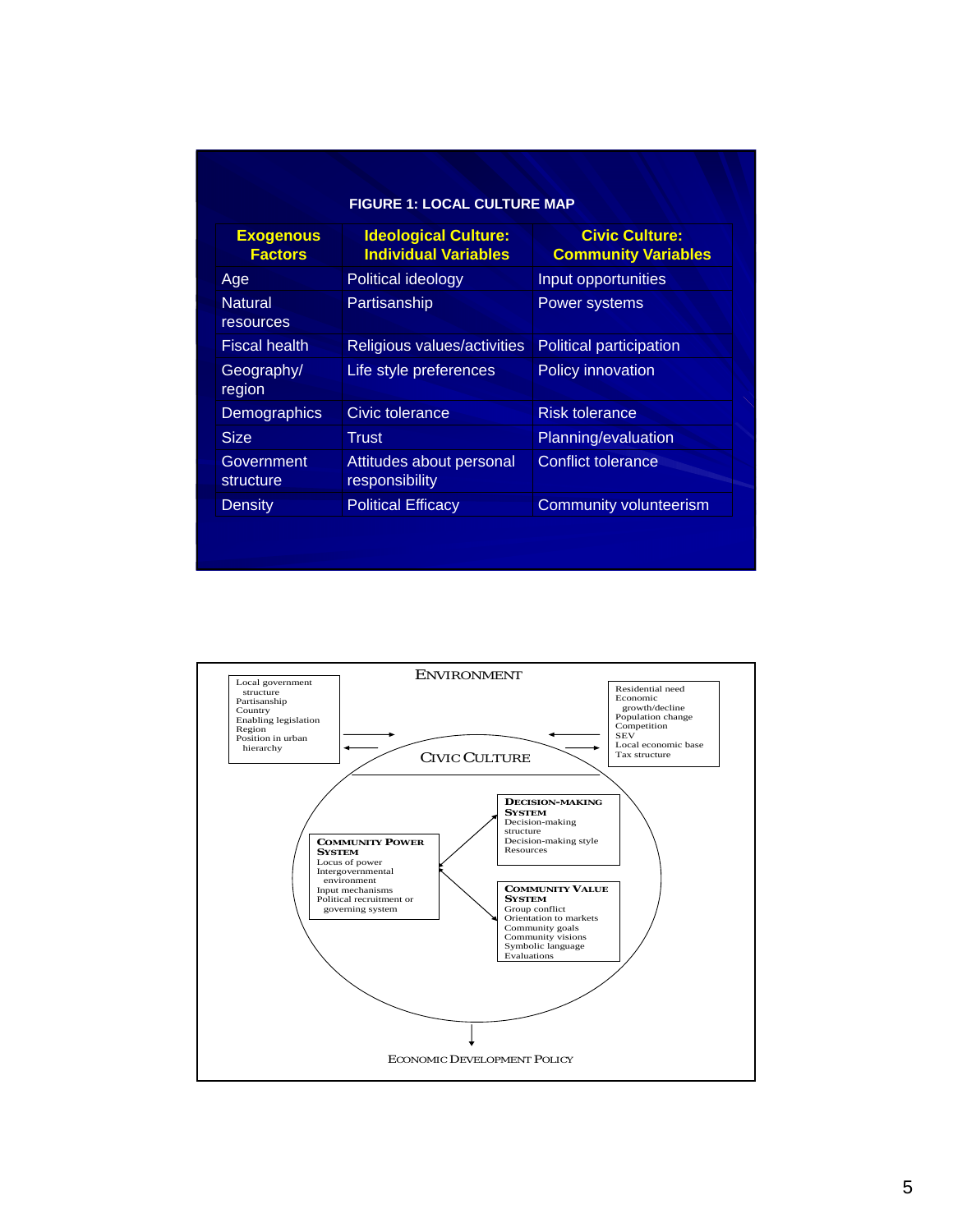| <b>Community</b><br><b>Power System</b>                                                                                                                                       | <b>Community</b><br><b>Value System</b>                                                                                                                                                                              | <b>Community Decision-</b><br><b>Making System</b>                                                                                   |  |
|-------------------------------------------------------------------------------------------------------------------------------------------------------------------------------|----------------------------------------------------------------------------------------------------------------------------------------------------------------------------------------------------------------------|--------------------------------------------------------------------------------------------------------------------------------------|--|
| <b>Input Arenas - Access</b><br>Citizens<br><b>Business</b><br>Government<br>Media<br><b>Unions</b>                                                                           | <b>Conflict Tolerance</b><br>Extent (episodic/consistent)<br>Reaction (tolerance)<br>Community cohesiveness                                                                                                          | <b>Rationality</b><br>Planning<br>Evaluation<br><b>Political Rationality</b><br><b>Fiscal Rationality</b><br>Innovation vs emulation |  |
| <b>Electoral/governing Arenas</b><br>Recruitment<br>Campaign funding<br>Turnover/margins of victory<br>Structural stability/progressiveness<br>Voting turnout<br>Partisanship | <b>Policy Orientation</b><br>Government v market<br>Regulatory activism<br>Entrepreneurialism<br>Policy innovation<br>Risk tolerance<br>Liberal/conservative<br>Economic v. social issues<br>Moralistic v secular    | <b>Decision Drivers</b><br>Demands<br>Rationality<br>Competition<br>Goals<br>Funding                                                 |  |
| <b>Influence Arenas - Power</b><br>Decision-making dominance<br>Policy opposition<br>Elected v. appointed officials<br>Intergovernmental effects                              | <b>Community Goals</b><br>Public v. private oriented<br>Effectiveness/quality of life<br>Effectiveness/competitive<br>positioning<br>Effectiveness/alleviation of social<br>problems<br>Redistribution<br>Efficiency | <b>Department Structure</b><br>Locally-determined<br>Stand-alone v. integrated<br>Internal v external                                |  |

|                                  |                                            | <b>Market</b>                                    | <b>Inclusive</b>                                                    | <b>Bureaucratic</b>                                              | <b>Individualistic</b>                                           |
|----------------------------------|--------------------------------------------|--------------------------------------------------|---------------------------------------------------------------------|------------------------------------------------------------------|------------------------------------------------------------------|
| Power<br><b>System</b>           | Input<br>Arena                             | <b>High business</b><br>initiated input          | High citizen input;<br>high govt initiated<br>input                 | High govt initiated input<br>or low input overall                | Low input across the<br>board, possible higher<br>business input |
|                                  | <b>Electoral</b><br><b>Governing Arena</b> | <b>Business elite</b><br>governing arena         | <b>Inclusive governing</b>                                          | Bureaucratic elite<br>governing                                  | Old boy system                                                   |
|                                  | <b>Influence Arena</b>                     | High business<br>influence                       | <b>Pluralist influence</b><br>system                                | High govt influence                                              | Individual elites<br>influential                                 |
|                                  | <b>Intergovtal Arena</b>                   | Low quantity;<br>indeterminate quality           | Lower quantity;<br>higher fiscal quantity;<br>indeterminate quality | <b>High quantity and quality</b>                                 | Lowew quantity and<br>quality                                    |
| <b>Value</b><br><b>System</b>    | <b>Conflict tolerance</b>                  | Low                                              | High                                                                | Low                                                              | Low                                                              |
|                                  | <b>Market Orientation</b>                  | High                                             | Low                                                                 | High                                                             | Low                                                              |
|                                  | <b>Community Goals</b>                     | High traditional                                 | High growth<br>management or low<br>goal orientation                | <b>Higher across the board</b>                                   | High traditional or lower<br>overall                             |
| <b>Decision-</b><br>making       | <b>Structure</b>                           | Independent ED dept<br>or external               | Internal ED dept as<br>part of another dept                         | <b>Free standing ED dept</b>                                     | Placement in executive<br>office                                 |
| <b>System</b>                    | <b>Rationality</b>                         | Low                                              | Low                                                                 | High                                                             | Low                                                              |
|                                  | <b>Decision-drivers</b>                    | Mixed political<br>rationality and goal<br>focus | High political<br>rationality                                       | High objective rationality;<br>high efforts to copy<br>neighbors | High political rationality                                       |
| <b>Public</b><br><b>Policies</b> | <b>Economic Develop.</b>                   | Traditional                                      | Traditional                                                         | <b>Highly innovative</b>                                         | Traditional                                                      |
|                                  | <b>Public Safety</b>                       | Privatization.<br>aggressive                     | Traditional, political<br>distribution                              | Privatized, rational<br>distribution                             | Traditional                                                      |
|                                  | <b>Education</b>                           | High choice, private<br>options                  | High choice,<br>decentralization                                    | Public emphasis, creative<br>options                             | Traditional                                                      |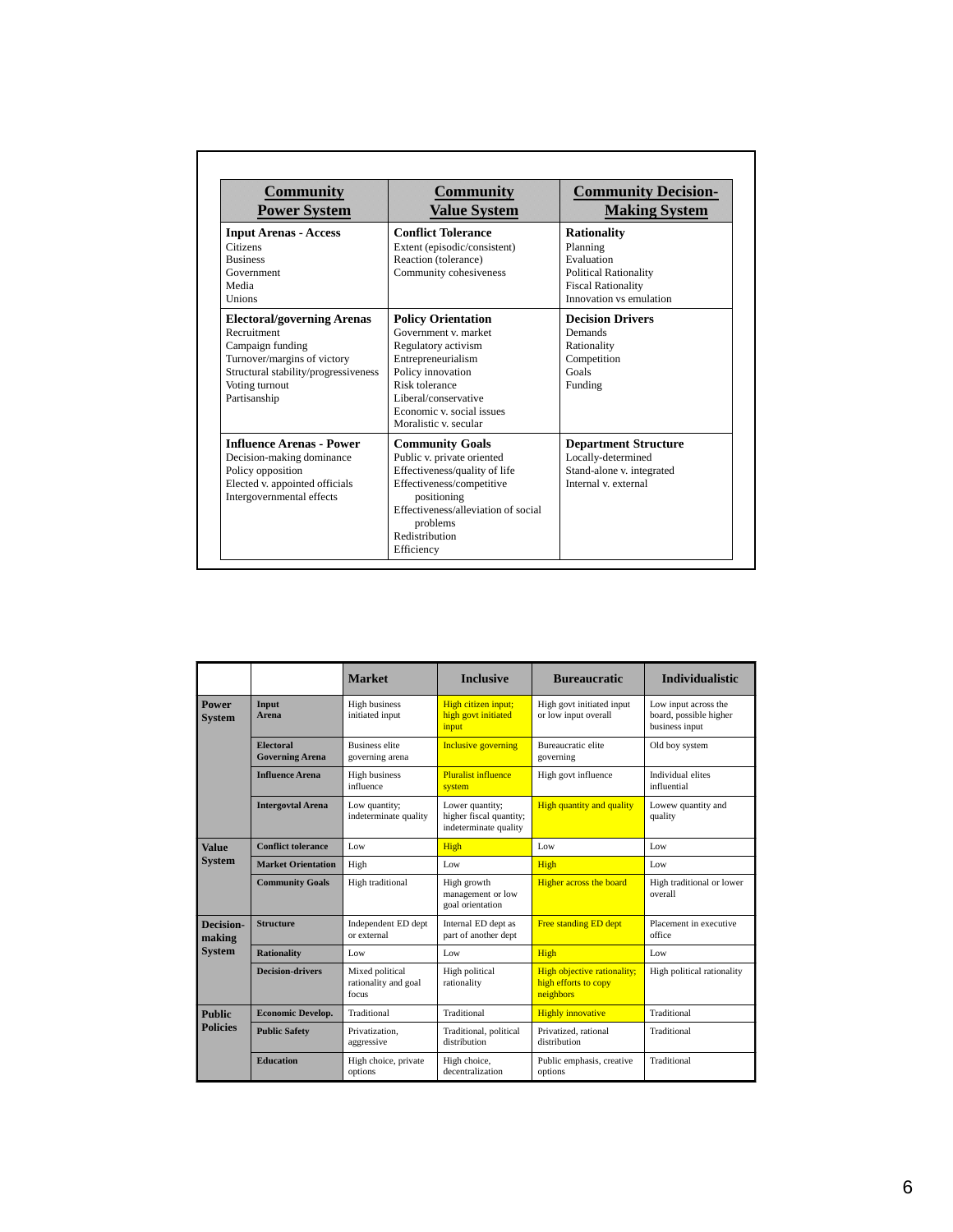# Methodology

#### Comparative Case Studies

- Elite Interviews
- Citizen Surveys
- Key Documents

## North American Project

- **Journal of Urban Affairs Symposium**
- **Georgetown University Press**
- **US Cities:** 
	- Louisville, Cleveland, Pittsburgh, Miami, San Diego, Dallas, Charlotte
- Canadian Cities:
	- Toronto, Ottawa, Vancouver, Calgary